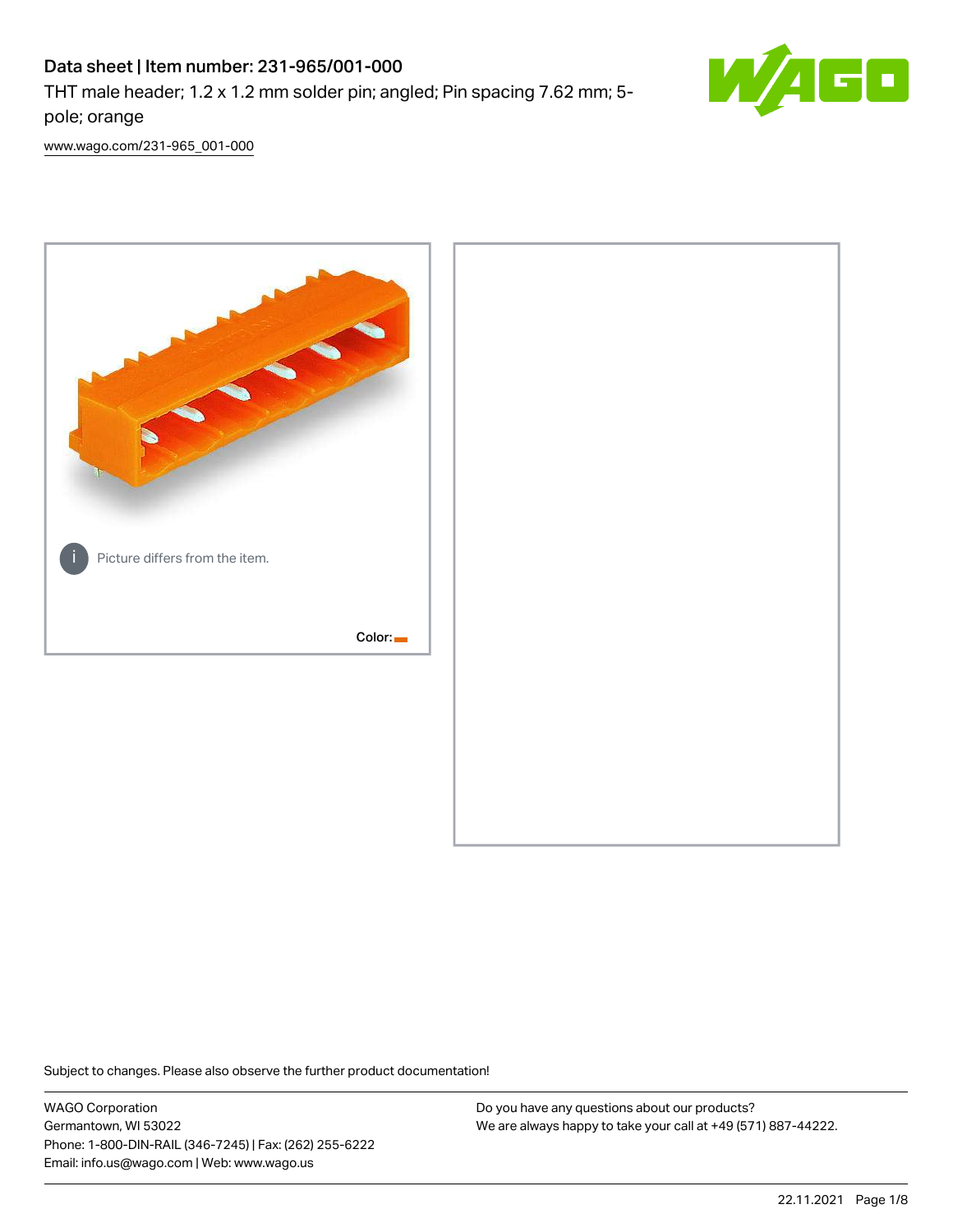



```
L = (pole no. -1) x pin spacing +8.2 mm
```
 $L_1 = L + 5$  mm

```
L_2 = L_1 + 7.4 mm
```
### Item description

- Horizontal or vertical PCB mounting via straight or angled solder pins
- $\blacksquare$ 1.2 x 1.2 mm solder pins allow nominal current up to 16 A, enhancing stability of shorter headers
- **With coding fingers**

Subject to changes. Please also observe the further product documentation! Data

WAGO Corporation Germantown, WI 53022 Phone: 1-800-DIN-RAIL (346-7245) | Fax: (262) 255-6222 Email: info.us@wago.com | Web: www.wago.us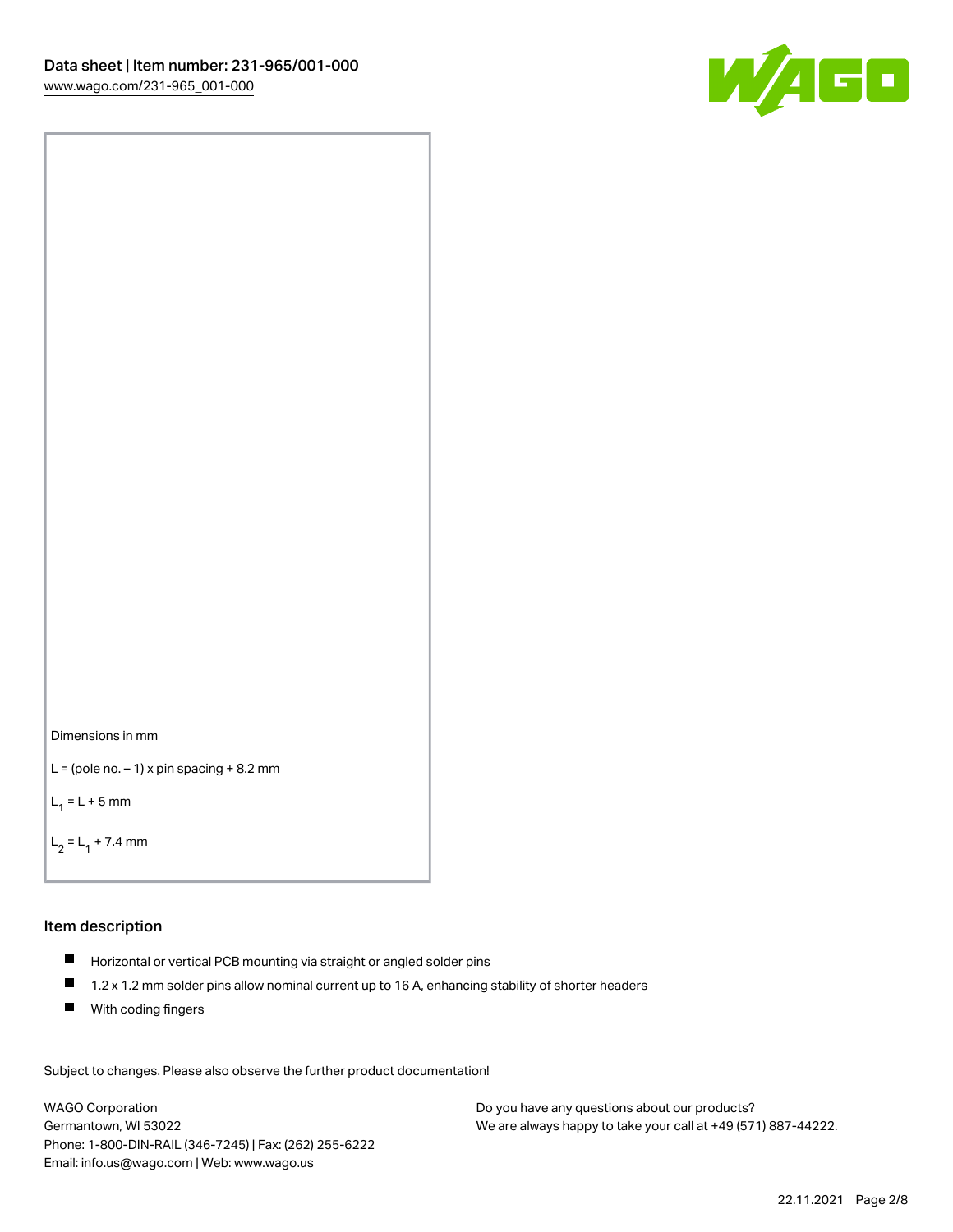

# Data Notes

| Safety information 1 | The <i>MCS – MULTI CONNECTION SYSTEM</i> includes connectors<br>without breaking capacity in accordance with DIN EN 61984. When<br>used as intended, these connectors must not be connected<br>/disconnected when live or under load. The circuit design should<br>ensure header pins, which can be touched, are not live when<br>unmated. |
|----------------------|--------------------------------------------------------------------------------------------------------------------------------------------------------------------------------------------------------------------------------------------------------------------------------------------------------------------------------------------|
| Variants:            | Other pole numbers<br>3.8 mm pin projection for male headers with straight solder pins<br>Gold-plated or partially gold-plated contact surfaces<br>Other versions (or variants) can be requested from WAGO Sales or<br>configured at https://configurator.wago.com/                                                                        |

# Electrical data

# IEC Approvals

| Ratings per                 | IEC/EN 60664-1                                                        |
|-----------------------------|-----------------------------------------------------------------------|
| Rated voltage (III / 3)     | 500 V                                                                 |
| Rated surge voltage (III/3) | 6 <sub>kV</sub>                                                       |
| Rated voltage (III/2)       | 630 V                                                                 |
| Rated surge voltage (III/2) | 6 <sub>kV</sub>                                                       |
| Nominal voltage (II/2)      | 1000V                                                                 |
| Rated surge voltage (II/2)  | 6 <sub>kV</sub>                                                       |
| Rated current               | 16A                                                                   |
| Legend (ratings)            | $(III / 2)$ $\triangle$ Overvoltage category III / Pollution degree 2 |

# UL Approvals

| Approvals per                  | UL 1059 |
|--------------------------------|---------|
| Rated voltage UL (Use Group B) | 300 V   |
| Rated current UL (Use Group B) | 15 A    |
| Rated voltage UL (Use Group D) | 300 V   |
| Rated current UL (Use Group D) | 10 A    |

# Ratings per UL

| Rated voltage UL 1977 | 600 V |
|-----------------------|-------|
| Rated current UL 1977 |       |

Subject to changes. Please also observe the further product documentation!

| <b>WAGO Corporation</b>                                | Do you have any questions about our products?                 |
|--------------------------------------------------------|---------------------------------------------------------------|
| Germantown, WI 53022                                   | We are always happy to take your call at +49 (571) 887-44222. |
| Phone: 1-800-DIN-RAIL (346-7245)   Fax: (262) 255-6222 |                                                               |
| Email: info.us@wago.com   Web: www.wago.us             |                                                               |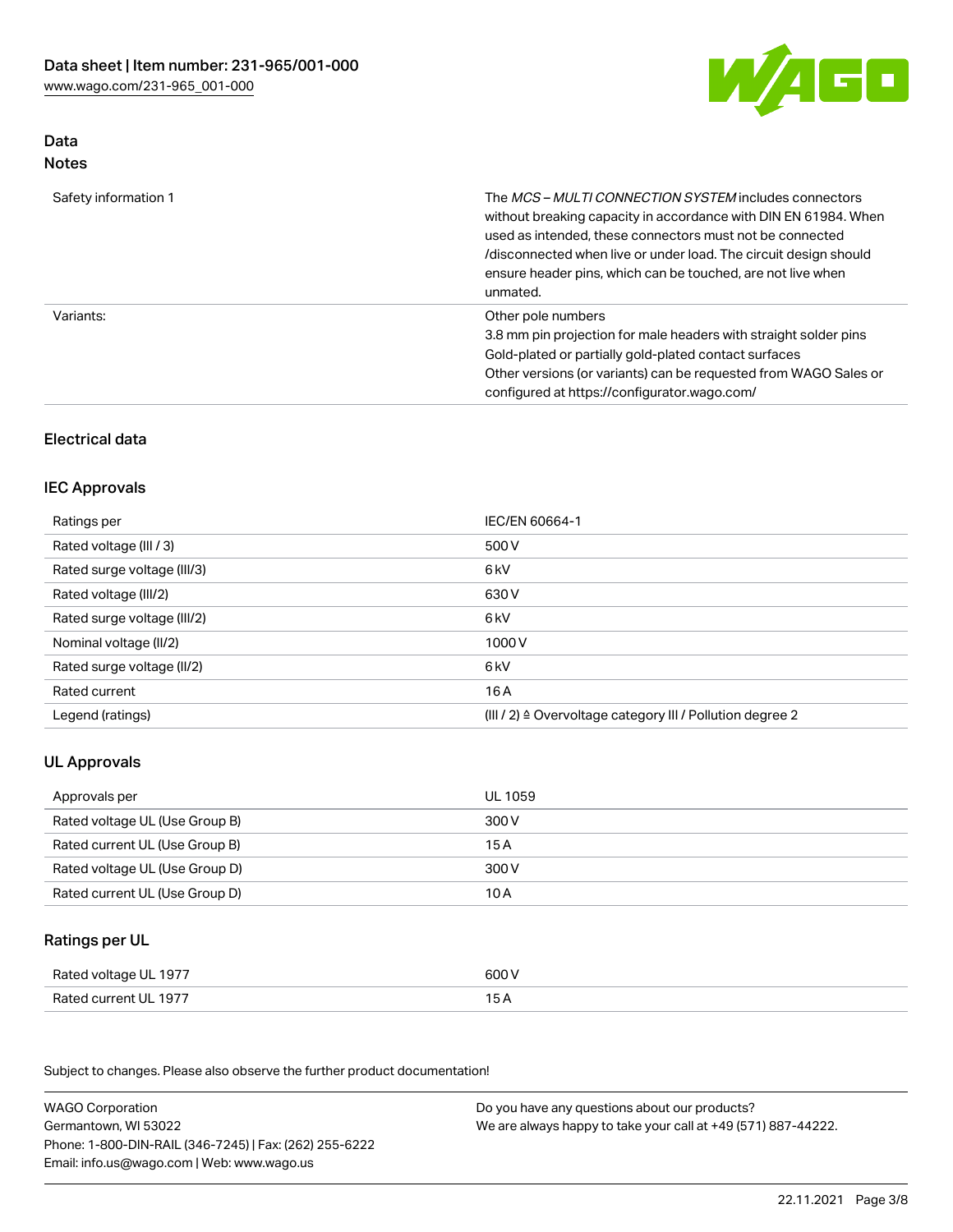

# CSA Approvals

| Approvals per                   | CSA   |
|---------------------------------|-------|
| Rated voltage CSA (Use Group B) | 300 V |
| Rated current CSA (Use Group B) | 15 A  |
| Rated voltage CSA (Use Group D) | 300 V |
| Rated current CSA (Use Group D) | 10 A  |

# Connection data

| Total number of potentials |  |
|----------------------------|--|
| Number of connection types |  |
| Number of levels           |  |

#### Connection 1

| Number of poles |  |
|-----------------|--|
|-----------------|--|

# Physical data

| Pin spacing                          | 7.62 mm / 0.3 inch    |
|--------------------------------------|-----------------------|
| Width                                | 38.68 mm / 1.523 inch |
| Height                               | 12.2 mm / 0.48 inch   |
| Height from the surface              | 8.4 mm / 0.331 inch   |
| Depth                                | 12 mm / 0.472 inch    |
| Solder pin length                    | 3.8 <sub>mm</sub>     |
| Solder pin dimensions                | $1.2 \times 1.2$ mm   |
| Drilled hole diameter with tolerance | $17^{(+0.1)}$ mm      |

# Plug-in connection

| Contact type (pluggable connector) | Male connector/plug |
|------------------------------------|---------------------|
| Connector (connection type)        | for PCB             |
| Mismating protection               | No                  |
| Mating direction to the PCB        | 0°                  |
| Locking of plug-in connection      | Without             |

## PCB contact

| <b>PCB Contact</b>     |                                          |
|------------------------|------------------------------------------|
| Solder pin arrangement | over the entire male connector (in-line) |

Subject to changes. Please also observe the further product documentation!

| <b>WAGO Corporation</b>                                | Do you have any questions about our products?                 |
|--------------------------------------------------------|---------------------------------------------------------------|
| Germantown, WI 53022                                   | We are always happy to take your call at +49 (571) 887-44222. |
| Phone: 1-800-DIN-RAIL (346-7245)   Fax: (262) 255-6222 |                                                               |
| Email: info.us@wago.com   Web: www.wago.us             |                                                               |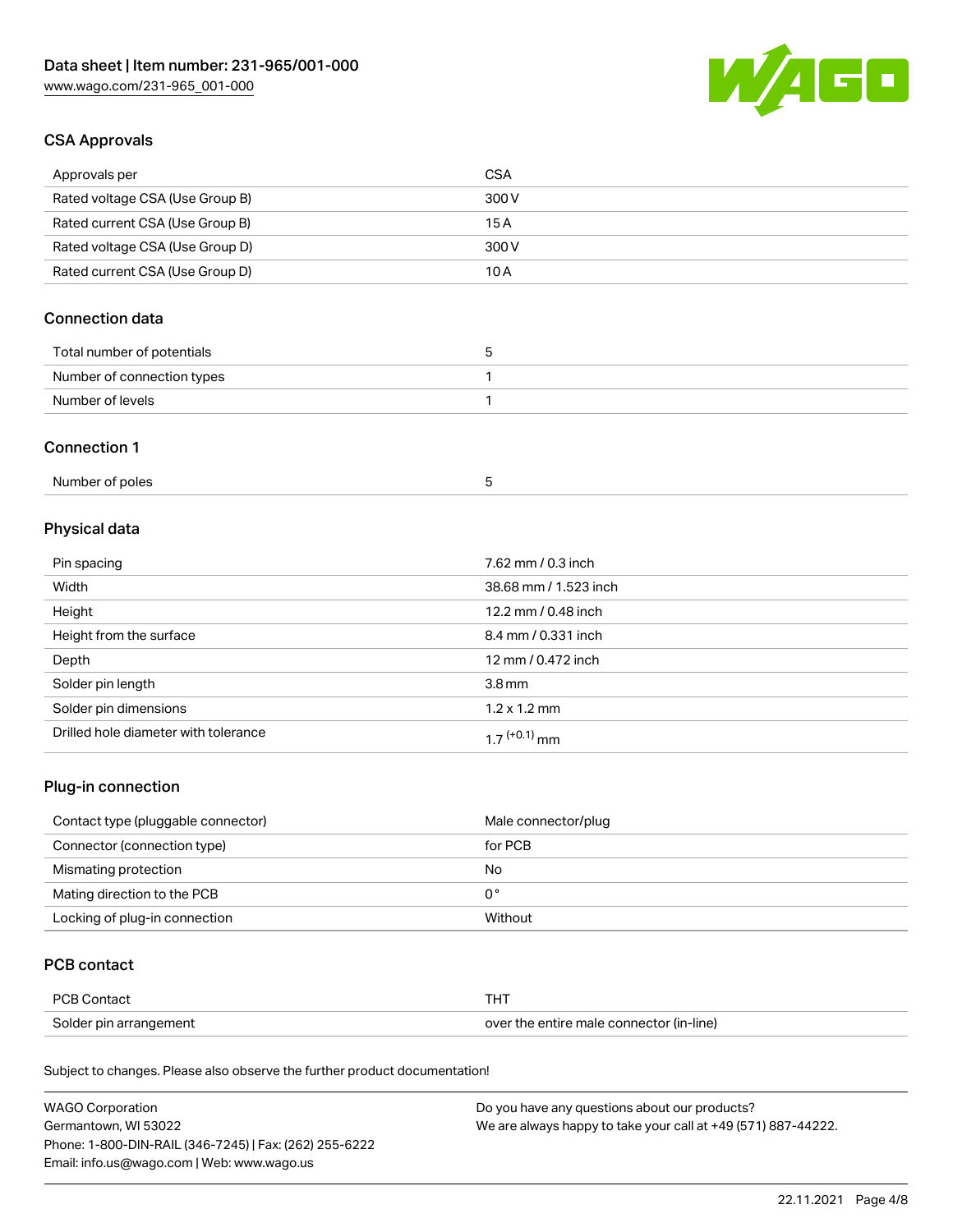

Number of solder pins per potential 1

#### Material data

| Color                       | orange                                 |
|-----------------------------|----------------------------------------|
| Material group              |                                        |
| Insulation material         | Polyamide (PA66)                       |
| Flammability class per UL94 | V <sub>0</sub>                         |
| Contact material            | Electrolytic copper (E <sub>Cu</sub> ) |
| Contact plating             | tin-plated                             |
| Fire load                   | 0.042 MJ                               |
| Weight                      | 2.4 g                                  |

### Environmental requirements

Limit temperature range  $-60... +100$  °C

### Commercial data

| Product Group         | 3 (Multi Conn. System) |
|-----------------------|------------------------|
| PU (SPU)              | 100 Stück              |
| Packaging type        | box                    |
| Country of origin     | PL                     |
| <b>GTIN</b>           | 4044918932448          |
| Customs tariff number | 8536694040             |

## Approvals / Certificates

#### Country specific Approvals

| Logo | Approval                               | <b>Additional Approval Text</b> | Certificate<br>name |
|------|----------------------------------------|---------------------------------|---------------------|
|      | CВ<br><b>DEKRA Certification B.V.</b>  | IEC 61984                       | NL-39756            |
|      | <b>CSA</b><br>DEKRA Certification B.V. | C <sub>22.2</sub>               | 1466354             |

#### Ship Approvals

|      | ABS      | -                        | ιУ۰         |
|------|----------|--------------------------|-------------|
| Logo | Approval | Additional Approval Text | name        |
|      |          |                          | ∵ertificate |

Subject to changes. Please also observe the further product documentation!

| <b>WAGO Corporation</b>                                | Do you have any questions about our products?                 |
|--------------------------------------------------------|---------------------------------------------------------------|
| Germantown, WI 53022                                   | We are always happy to take your call at +49 (571) 887-44222. |
| Phone: 1-800-DIN-RAIL (346-7245)   Fax: (262) 255-6222 |                                                               |
| Email: info.us@wago.com   Web: www.wago.us             |                                                               |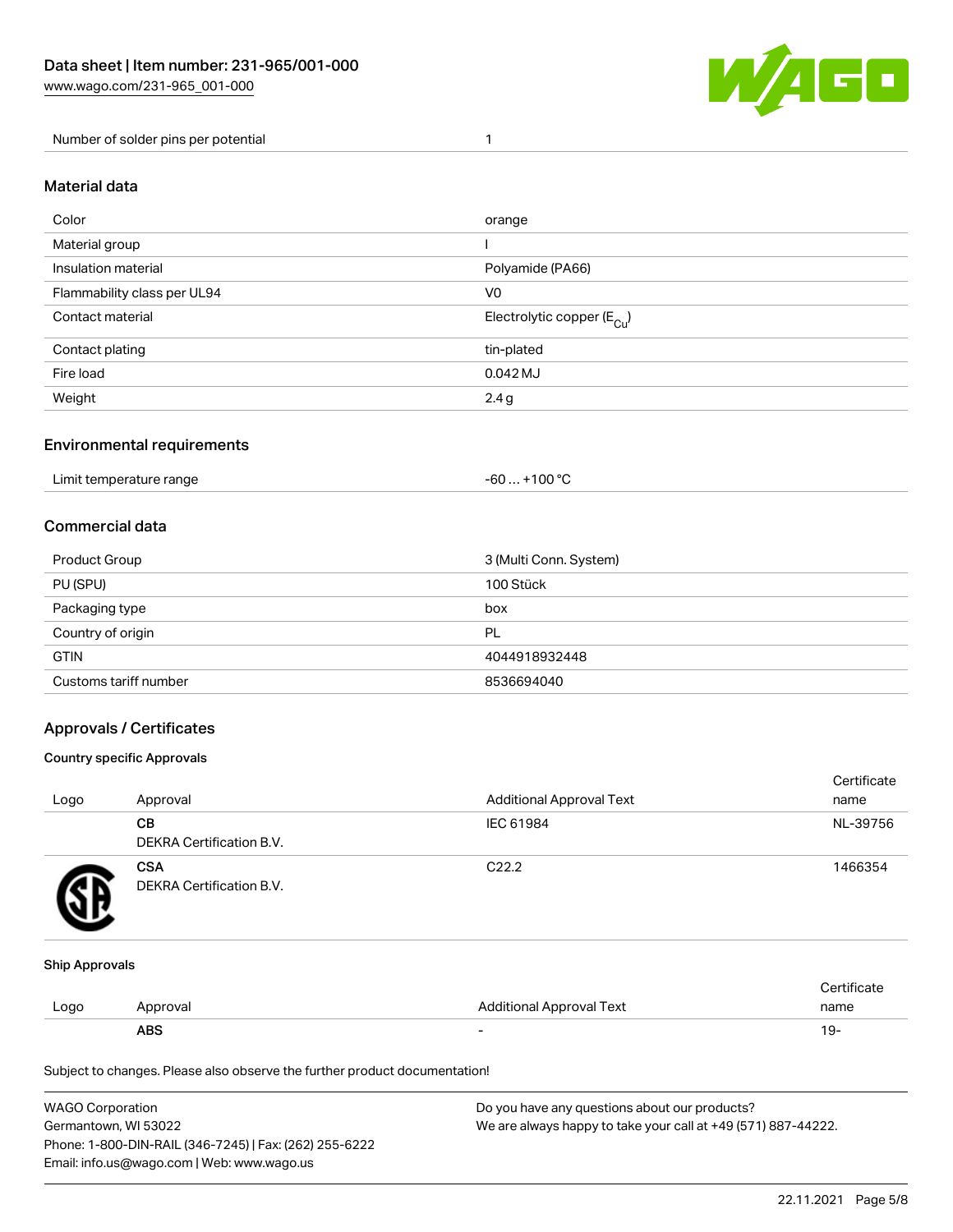



| ABS                                             | American Bureau of Shipping                                                                                                                               |                                                                                                                |     | HG1869876-<br><b>PDA</b>  |
|-------------------------------------------------|-----------------------------------------------------------------------------------------------------------------------------------------------------------|----------------------------------------------------------------------------------------------------------------|-----|---------------------------|
|                                                 | <b>BV</b><br>Bureau Veritas S.A.                                                                                                                          | IEC 60998                                                                                                      |     | 11915/D0<br><b>BV</b>     |
| <b>UL-Approvals</b>                             |                                                                                                                                                           |                                                                                                                |     |                           |
| Logo                                            | Approval                                                                                                                                                  | <b>Additional Approval Text</b>                                                                                |     | Certificate<br>name       |
|                                                 | UR<br>Underwriters Laboratories Inc.                                                                                                                      | <b>UL 1977</b>                                                                                                 |     | E45171                    |
|                                                 | <b>UR</b><br>Underwriters Laboratories Inc.                                                                                                               | UL 1059                                                                                                        |     | E45172                    |
| Counterpart                                     | Item no.231-705/026-000<br>1-conductor female connector; CAGE CLAMP®; 2.5 mm <sup>2</sup> ; Pin spacing 7.62 mm; 5-pole; 2,50 mm <sup>2</sup> ;<br>orange |                                                                                                                | 000 | www.wago.com/231-705/026- |
| <b>Optional accessories</b><br>Coding           |                                                                                                                                                           |                                                                                                                |     |                           |
| Intermediate plate                              |                                                                                                                                                           |                                                                                                                |     |                           |
|                                                 | Item no.: 231-500<br>Spacer; for formation of groups; light gray                                                                                          |                                                                                                                |     | www.wago.com/231-500      |
| Coding                                          |                                                                                                                                                           |                                                                                                                |     |                           |
|                                                 | Item no.: 231-130<br>Coding key; snap-on type; light gray                                                                                                 |                                                                                                                |     | www.wago.com/231-130      |
| <b>Downloads</b>                                |                                                                                                                                                           |                                                                                                                |     |                           |
| Documentation                                   |                                                                                                                                                           |                                                                                                                |     |                           |
| <b>Additional Information</b>                   |                                                                                                                                                           |                                                                                                                |     |                           |
| Technical explanations                          |                                                                                                                                                           | 2019 Apr 3                                                                                                     | pdf | Download                  |
|                                                 | Subject to changes. Please also observe the further product documentation!                                                                                |                                                                                                                |     |                           |
| <b>WAGO Corporation</b><br>Germantown, WI 53022 | Phone: 1-800-DIN-RAIL (346-7245)   Fax: (262) 255-6222<br>Email: info.us@wago.com   Web: www.wago.us                                                      | Do you have any questions about our products?<br>We are always happy to take your call at +49 (571) 887-44222. |     |                           |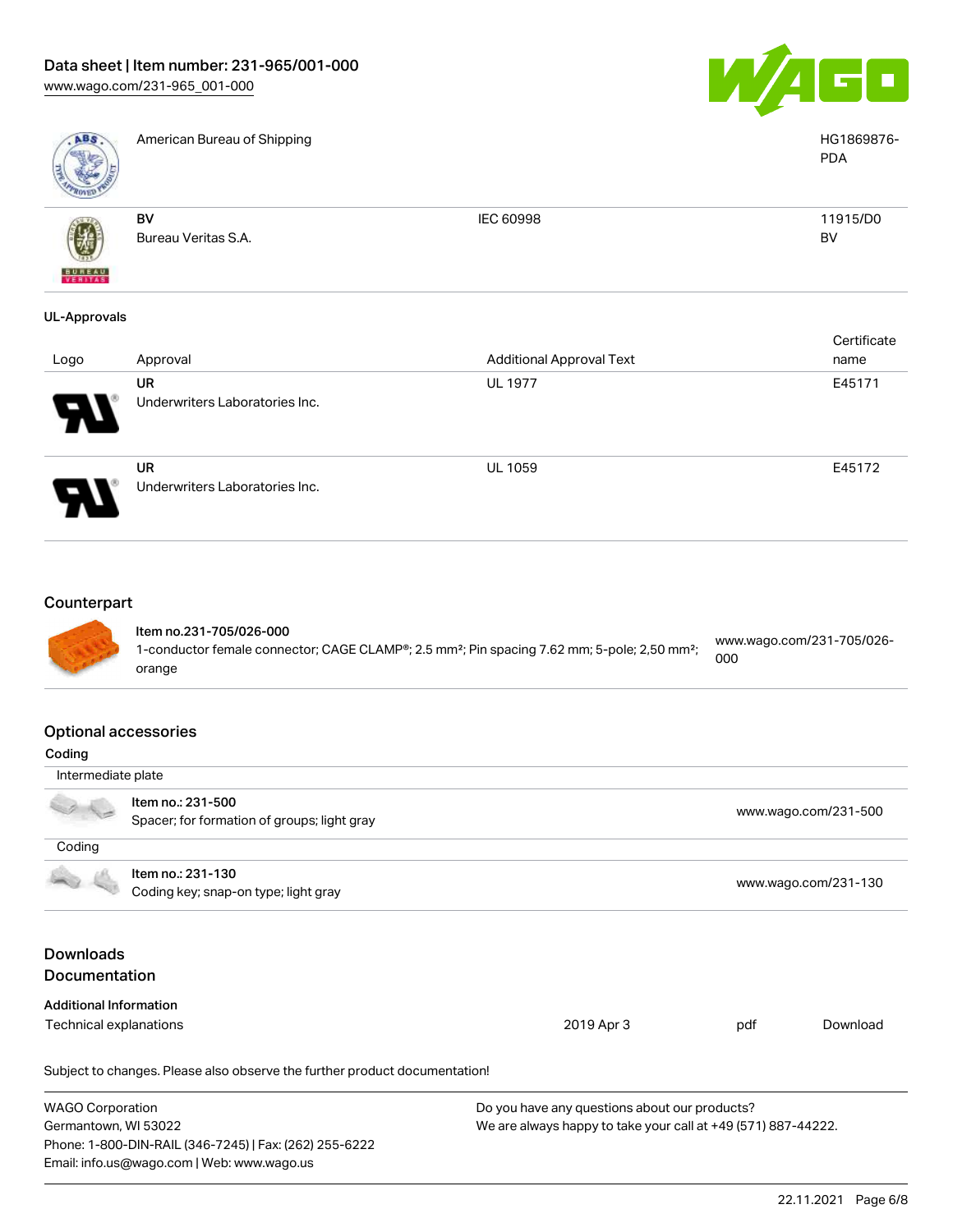

2.0 MB

| <b>CAD files</b>                                                                                                                                                                                               |            |          |
|----------------------------------------------------------------------------------------------------------------------------------------------------------------------------------------------------------------|------------|----------|
| CAD data                                                                                                                                                                                                       |            |          |
| 2D/3D Models 231-965/001-000                                                                                                                                                                                   | <b>URL</b> | Download |
| <b>CAE</b> data                                                                                                                                                                                                |            |          |
| EPLAN Data Portal 231-965/001-000                                                                                                                                                                              | <b>URL</b> | Download |
| ZUKEN Portal 231-965/001-000                                                                                                                                                                                   | URL        | Download |
| EPLAN Data Portal 231-965/001-000                                                                                                                                                                              | <b>URL</b> | Download |
| <b>PCB Design</b>                                                                                                                                                                                              |            |          |
| Symbol and Footprint 231-965/001-000<br>CAx data for your PCB design, consisting of "schematic symbols and PCB footprints",<br>allow easy integration of the WAGO component into your development environment. | URL        | Download |
| Supported formats:                                                                                                                                                                                             |            |          |
| ш<br>Accel EDA 14 & 15                                                                                                                                                                                         |            |          |
| ш<br>Altium 6 to current version                                                                                                                                                                               |            |          |
| ш<br>Cadence Allegro                                                                                                                                                                                           |            |          |
| ш<br>DesignSpark                                                                                                                                                                                               |            |          |
| H.<br>Eagle Libraries                                                                                                                                                                                          |            |          |
| Ш<br>KiCad                                                                                                                                                                                                     |            |          |
| ш<br><b>Mentor Graphics BoardStation</b>                                                                                                                                                                       |            |          |
| ш<br>Mentor Graphics Design Architect                                                                                                                                                                          |            |          |
| ш<br>Mentor Graphics Design Expedition 99 and 2000                                                                                                                                                             |            |          |
| ш<br>OrCAD 9.X PCB and Capture                                                                                                                                                                                 |            |          |
| ш<br>PADS PowerPCB 3, 3.5, 4.X, and 5.X                                                                                                                                                                        |            |          |
| PADS PowerPCB and PowerLogic 3.0<br>ш                                                                                                                                                                          |            |          |
| PCAD 2000, 2001, 2002, 2004, and 2006                                                                                                                                                                          |            |          |
| H.<br>Pulsonix 8.5 or newer                                                                                                                                                                                    |            |          |
| H.<br><b>STL</b>                                                                                                                                                                                               |            |          |
| 3D STEP                                                                                                                                                                                                        |            |          |
| ш<br>TARGET 3001!                                                                                                                                                                                              |            |          |

Subject to changes. Please also observe the further product documentation!

WAGO Corporation Germantown, WI 53022 Phone: 1-800-DIN-RAIL (346-7245) | Fax: (262) 255-6222 Email: info.us@wago.com | Web: www.wago.us